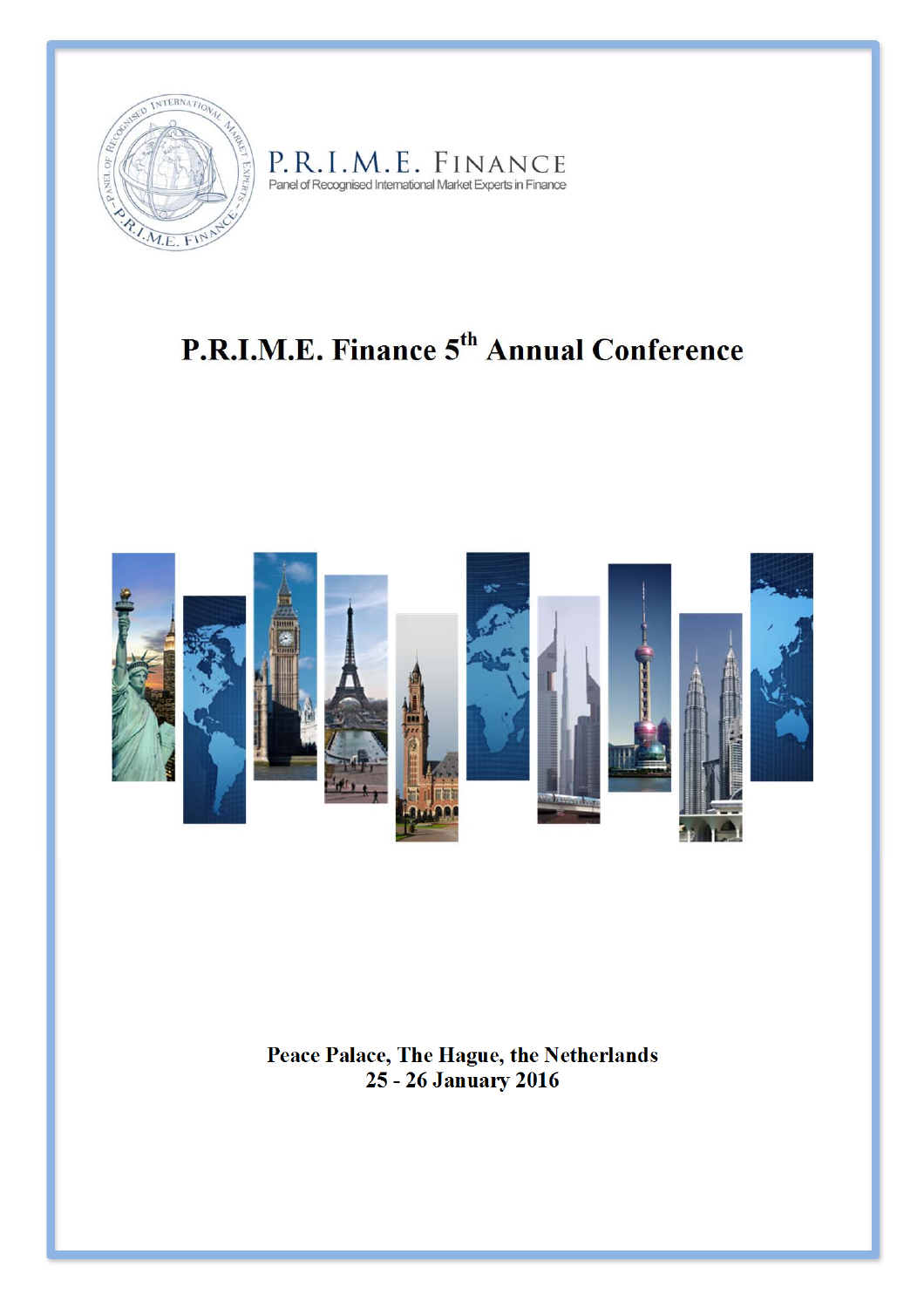

#### **P.R.I.M.E. FINANCE ANNUAL CONFERENCE Peace Palace, Monday, 25 January 2016**

| $08.00 - 09.00$ | Registration and continental breakfast                                                                                                                                                                                                                        |
|-----------------|---------------------------------------------------------------------------------------------------------------------------------------------------------------------------------------------------------------------------------------------------------------|
| $09.00 - 09.45$ | <b>Opening proceedings</b>                                                                                                                                                                                                                                    |
|                 | Welcome by The Rt Hon The Lord Woolf of Barnes, CH, Chairman of the Advisory Board of<br>the P.R.I.M.E. Finance Foundation; former Lord Chief Justice of England and Wales                                                                                    |
|                 | Opening of the conference by Ingrid van Engelshoven, Deputy Mayor of The Hague                                                                                                                                                                                |
|                 | Opening keynote address by Timothy G. Massad, Chairman, U.S. Commodity Futures Trading<br>Commission                                                                                                                                                          |
| $09.45 - 10.00$ | Group picture                                                                                                                                                                                                                                                 |
| $10.00 - 10.15$ | P.R.I.M.E. Finance and the Permanent Court of Arbitration                                                                                                                                                                                                     |
|                 | H.E. Hugo Hans Siblesz, Secretary-General, Permanent Court of Arbitration                                                                                                                                                                                     |
| $10.15 - 10.45$ | P.R.I.M.E. Finance: a year in review                                                                                                                                                                                                                          |
|                 | Professor Jeffrey Golden, Chairman of the Management Board of the P.R.I.M.E. Finance Founda-<br>tion; Governor and Honorary Fellow, London School of Economics and Political Science (LSE)                                                                    |
| $10.45 - 11.15$ | <b>Coffee break</b>                                                                                                                                                                                                                                           |
| $11.15 - 12.30$ | The relevance of expanding the toolkit in global financial disputes                                                                                                                                                                                           |
|                 | <b>Session Chair:</b>                                                                                                                                                                                                                                         |
|                 | The Rt Hon The Lord Woolf of Barnes, CH, Chairman of the Advisory Board of the<br>P.R.I.M.E. Finance Foundation; former Lord Chief Justice of England and Wales                                                                                               |
|                 | Speakers:                                                                                                                                                                                                                                                     |
|                 | The Hon. Judge James M. Peck, Global Co-Chair, Business Restructuring & Insolvency Group,<br>Morrison & Foerster LLP; former United States Bankruptcy Judge for the Southern District of<br>New York; P.R.I.M.E. Finance Expert                               |
|                 | The Rt Hon The Lord Phillips of Worth Matravers, KG, PC, Barrister, Brick Court Chambers;<br>former Law Lord and past President of the Supreme Court of England and Wales; P.R.I.M.E. Fi-<br>nance Expert                                                     |
|                 | Philip Wood QC, CBE, Special Global Counsel, Allen & Overy LLP; Author of Law and Practice of<br>International Finance; P.R.I.M.E. Finance Expert                                                                                                             |
|                 | Tony Willis, Independent Mediator, Brick Court Chambers; former Partner, Clifford Chance LLP;<br>Distinguished Fellow, the International Academy of Mediators (IAM); Fellow of the Chartered In-<br>stitute of Arbitrators (CIARB); P.R.I.M.E. Finance Expert |



…Peace Palace… Venue of the P.R.I.M.E. Finance Annual Conference 25 - 26 January 2016



…Hotel Des Indes…. Reception & Conference Dinner 25 January 2016 at 19:15 hrs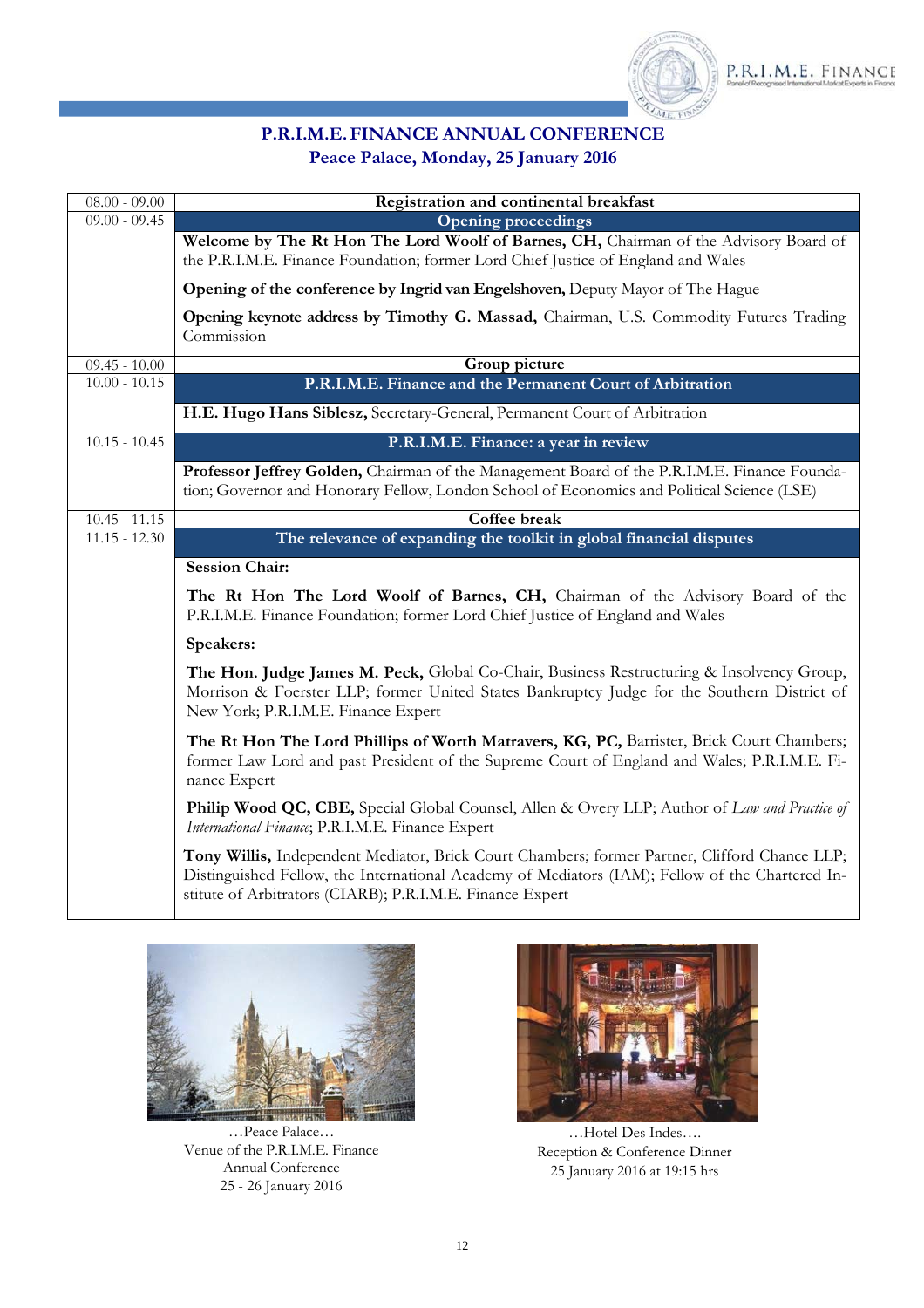

### **P.R.I.M.E. FINANCE ANNUAL CONFERENCE Peace Palace, Monday, 25 January 2016**

| $12.30 - 13.00$ | Benchmarks: current state of reform and related legal issues                                                                                                                                                                                                                                      |
|-----------------|---------------------------------------------------------------------------------------------------------------------------------------------------------------------------------------------------------------------------------------------------------------------------------------------------|
|                 | <b>Session Chair and Speaker:</b>                                                                                                                                                                                                                                                                 |
|                 | Joanna Perkins, Director, Financial Markets Law Committee (FMLC); Barrister, South Square<br>Chambers; P.R.I.M.E. Finance Expert                                                                                                                                                                  |
|                 | <b>Additional Speaker:</b>                                                                                                                                                                                                                                                                        |
|                 | Professor Darrell Duffie, Dean Witter Distinguished Professor of Finance, Graduate School of<br>Business, Stanford University; Member of the Financial Advisory Roundtable, Federal Reserve Bank of<br>New York; Member of the Board of Directors, Moody's Corporation; P.R.I.M.E. Finance Expert |
| $13.00 - 14.15$ | Lunch break                                                                                                                                                                                                                                                                                       |
| $14.15 - 15.30$ | Investor treaty disputes / Grexit, Brexit / mass and class actions                                                                                                                                                                                                                                |
|                 | <b>Session Co-Chairs:</b>                                                                                                                                                                                                                                                                         |
|                 | Eli Whitney Debevoise II, Senior Partner Arnold & Porter LLP; former U.S. Executive Director,<br>World Bank Group; P.R.I.M.E. Finance Expert                                                                                                                                                      |
|                 | The Hon. Judge Francisco Orrego Vicuña, Judge ad-hoc, the International Court of Justice (ICJ);<br>Arbitrator, the International Centre for Settlement of Investment Disputes (ICSID); former President,<br>the World Bank Administrative Tribunal; P.R.I.M.E. Finance Expert                     |
|                 | Speakers:                                                                                                                                                                                                                                                                                         |
|                 | Peter Calamari, Managing Partner, Quinn Emanuel Urquhart & Sullivan LLP (New York);<br>P.R.I.M.E. Finance Expert                                                                                                                                                                                  |
|                 | Carolyn B. Lamm, Partner, White & Case LLP; Member, US Panel of Arbitrators, International Cen-<br>tre for the Settlement of Investment Disputes (ICSID); former President, American Bar Association<br>(ABA); P.R.I.M.E. Finance Expert                                                          |
|                 | Edward Murray, Consultant, Allen & Overy LLP; Deputy High Court Judge in England and Wales,<br>Chancery Division; Chairman, the International Swaps and Derivatives Association's (ISDA) Financial<br>Law Reform Committee (FLRC); P.R.I.M.E. Finance Expert                                      |
| $15.30 - 16.45$ | Judiciary Session - generalist vs specialist courts                                                                                                                                                                                                                                               |
|                 | Keynote:                                                                                                                                                                                                                                                                                          |
|                 | Sir Robin Knowles, CBE, High Court and Financial List Judge in England and Wales, Queen's Bench<br>Division                                                                                                                                                                                       |
|                 | <b>Session Chair:</b>                                                                                                                                                                                                                                                                             |
|                 | The Hon. Judge Elizabeth S. Stong, P.R.I.M.E. Finance Management Board; Judge, US Bankruptcy<br>Court, Eastern District of New York                                                                                                                                                               |
|                 | Speakers:                                                                                                                                                                                                                                                                                         |
|                 | H.E. the Hon. Sir David Baragwanath KNZM, QC, P.R.I.M.E. Finance Advisory Board; Appeals<br>Chamber Judge and former President, the Special Tribunal for Lebanon; retired Judge, the Court of<br>Appeal of New Zealand and former President, the New Zealand Law Commission                       |
|                 | Michael Brindle QC, Barrister, Fountain Court Chambers; Member, Financial Markets Law Commit-<br>tee (FMLC); Deputy High Court Judge; Member of the Singapore International Arbitration Centre<br>(SIAC) and the Kuala Lumpur Panels of Arbitrators; P.R.I.M.E. Finance Expert                    |
|                 | Dame Vivien Rose, DBE, High Court and Financial List Judge in England and Wales, Chancery Di-<br>vision                                                                                                                                                                                           |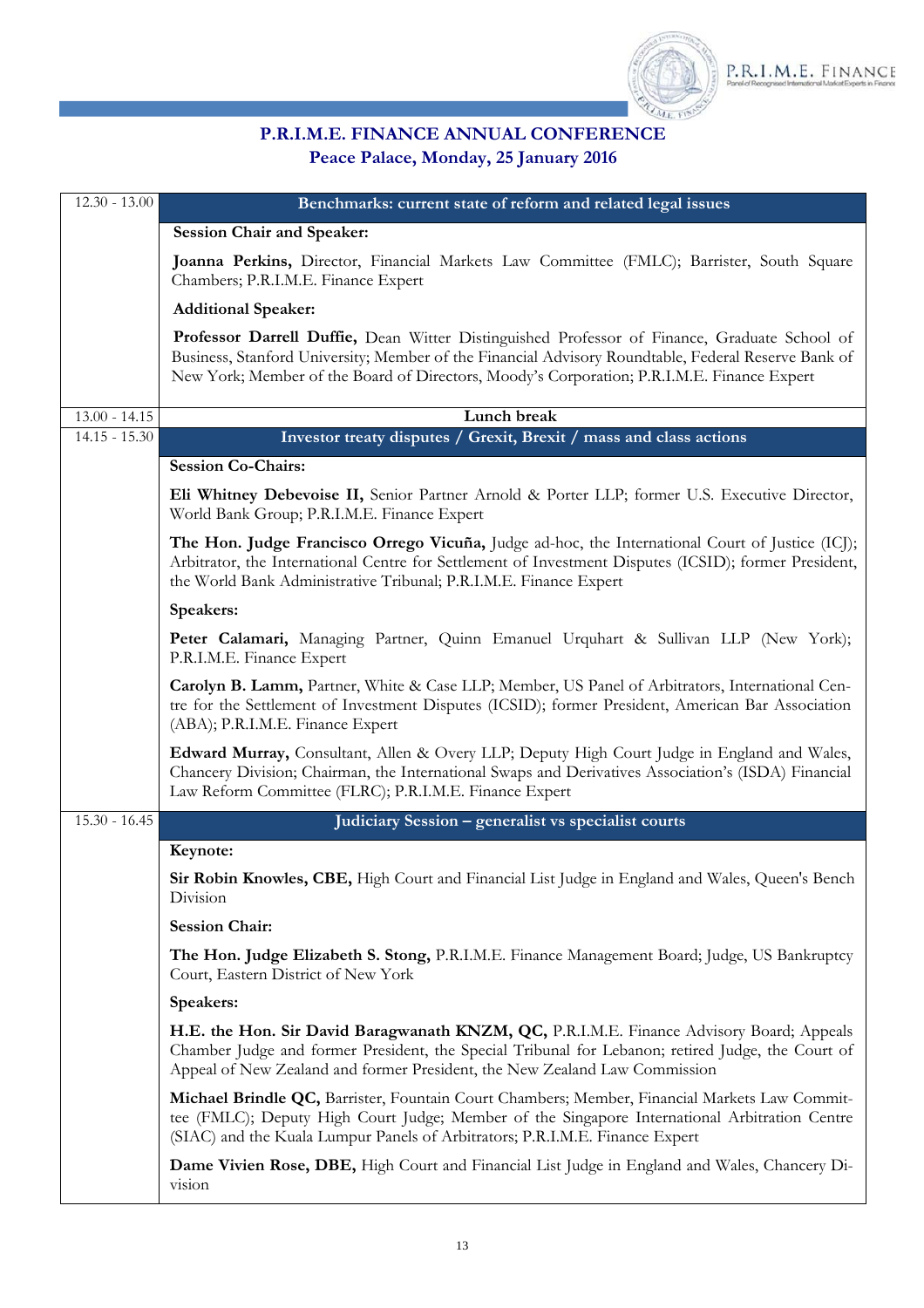

#### **P.R.I.M.E. FINANCE ANNUAL CONFERENCE Peace Palace, Monday, 25 January 2016**

| $16.45 - 17.15$ | Coffee break                                                                                                                                                                                                                                             |
|-----------------|----------------------------------------------------------------------------------------------------------------------------------------------------------------------------------------------------------------------------------------------------------|
| $17.15 - 18.15$ | Lessons from Lehman: close out mechanics, market quotation and loss                                                                                                                                                                                      |
|                 | <b>Session Chair:</b>                                                                                                                                                                                                                                    |
|                 | Robin Dicker QC, Barrister, South Square Chambers; P.R.I.M.E. Finance Expert                                                                                                                                                                             |
|                 | Speakers:                                                                                                                                                                                                                                                |
|                 | Simon Firth, Partner, Linklaters LLP; Author of <i>Derivatives: Law and Practice</i> ; P.R.I.M.E. Finance Ex-<br>pert                                                                                                                                    |
|                 | Schuyler Henderson, Lecturer, author and consultant on derivatives law; Member of the Editorial<br>Advisory Board of Butterworths Journal of International Banking and Financial Law; Author of Hen-<br>derson on Derivatives, P.R.I.M.E. Finance Expert |
|                 | Jay Tambe, Partner, Jones Day; P.R.I.M.E. Finance Expert                                                                                                                                                                                                 |

#### Cooperating entities:





Ministry of Economic Affairs of the Netherlands



the global voice of the legal profession'









Ministry of Foreign Affairs of the<br>Netherlands



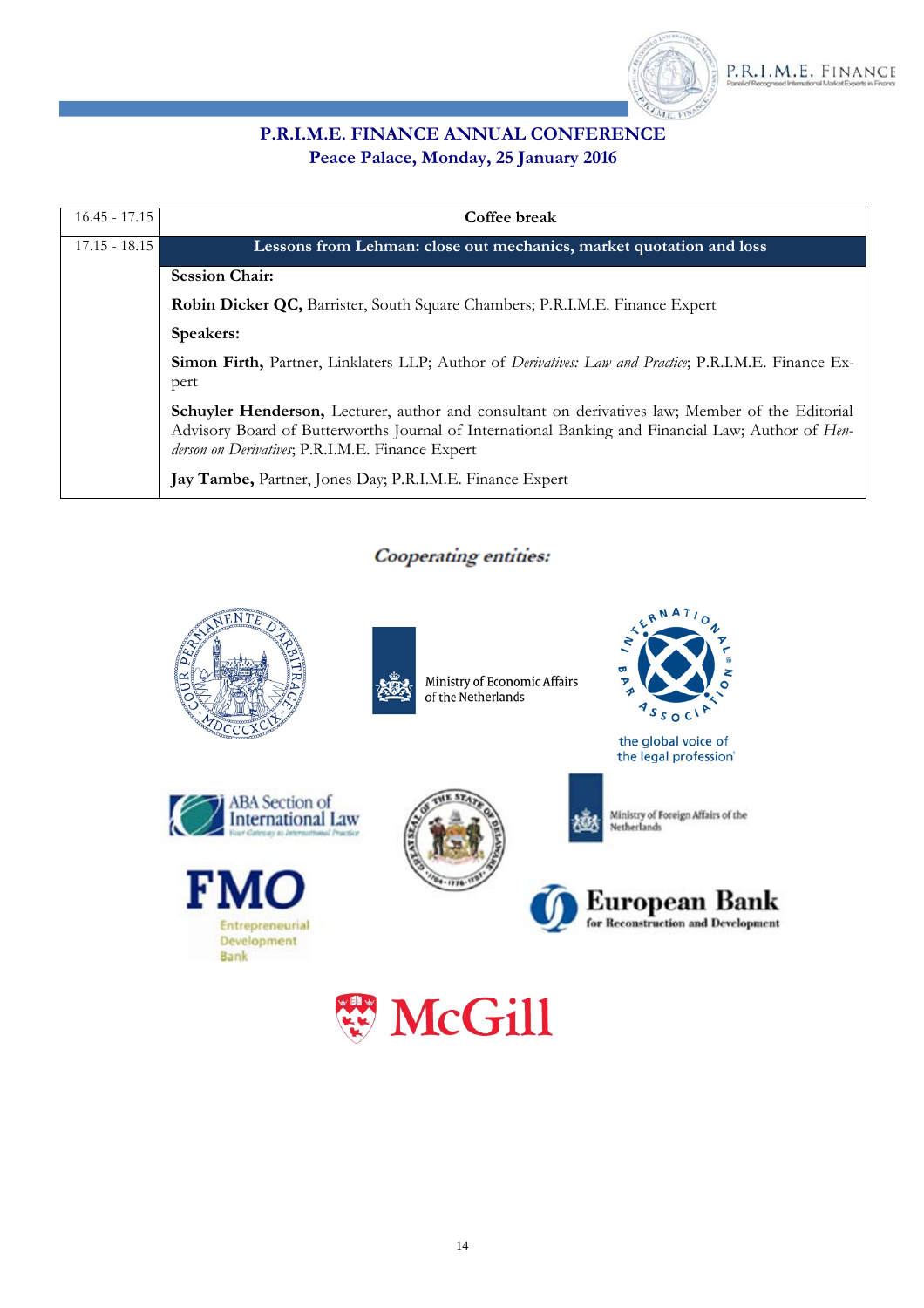

#### **P.R.I.M.E. FINANCE ANNUAL CONFERENCE Peace Palace, Tuesday, 26 January 2016**

| $09.00 - 09.15$ | Financial arbitration: P.R.I.M.E. Finance rules                                                                                                                                                                                                                               |
|-----------------|-------------------------------------------------------------------------------------------------------------------------------------------------------------------------------------------------------------------------------------------------------------------------------|
|                 | Speakers:                                                                                                                                                                                                                                                                     |
|                 | Professor Gerard Meijer, Secretary-General, P.R.I.M.E. Finance; Partner, NautaDutilh N.V.                                                                                                                                                                                     |
|                 | Camilla Perera - De Wit, Head of Secretariat, P.R.I.M.E. Finance; Legal Counsel, Permanent<br>Court of Arbitration                                                                                                                                                            |
| $09.15 - 10.30$ | Litigation in the US and Europe:                                                                                                                                                                                                                                              |
|                 | FX speculation, bank duties to customers and Libor claims<br><b>Session Chair:</b>                                                                                                                                                                                            |
|                 | Daniel P. Cunningham, P.R.I.M.E. Finance Management Board; Partner, Quinn Emanuel Ur-<br>quhart & Sullivan LLP                                                                                                                                                                |
|                 | Speakers:                                                                                                                                                                                                                                                                     |
|                 | Zoltan Lengyel, Partner, Allen & Overy LLP (Budapest); P.R.I.M.E. Finance Expert                                                                                                                                                                                              |
|                 | Antoine Maffei, Founding Partner, De Pardieu Brocas Maffei A.A.R.P.I.; former Legal Advisor,<br>World Bank; P.R.I.M.E. Finance Expert                                                                                                                                         |
|                 | Walter H. White Jr, Partner, McGuireWoods LLP; P.R.I.M.E. Finance Expert                                                                                                                                                                                                      |
|                 | Antony Zacaroli QC, Barrister, South Square Chambers; P.R.I.M.E. Finance Expert                                                                                                                                                                                               |
| $10.30 - 11.00$ | Coffee break                                                                                                                                                                                                                                                                  |
| $11.00 - 12.00$ | The role of experts in the complex financial cases                                                                                                                                                                                                                            |
|                 | <b>Session Chair:</b>                                                                                                                                                                                                                                                         |
|                 | Jonathan Ross, Director, Reserve Bank of New Zealand; retired Partner, Bell Gully; P.R.I.M.E.<br>Finance Expert                                                                                                                                                               |
|                 | Speakers:                                                                                                                                                                                                                                                                     |
|                 | Andy Brindle, Independent Consultant; former Fixed Income and Equity Derivatives Executive,<br>JP Morgan Chase; former Member JP Morgan's Reputational Risk Committee; P.R.I.M.E. Finance<br>Expert                                                                           |
|                 | Rick Grove, Chief Executive Officer, Rutter Associates LLC; former Fixed Income and Commod-<br>ity Derivatives Executive, Bank of America and Paribas; former Chief Executive Officer, Interna-<br>tional Swaps and Derivatives Association (ISDA); P.R.I.M.E. Finance Expert |
|                 | Thomas Werlen, Partner, Quinn Emanuel Urquhart & Sullivan LLP; former Group General<br>Counsel and Executive Committee member, Novartis; P.R.I.M.E. Finance Expert                                                                                                            |

Cooperating entities:

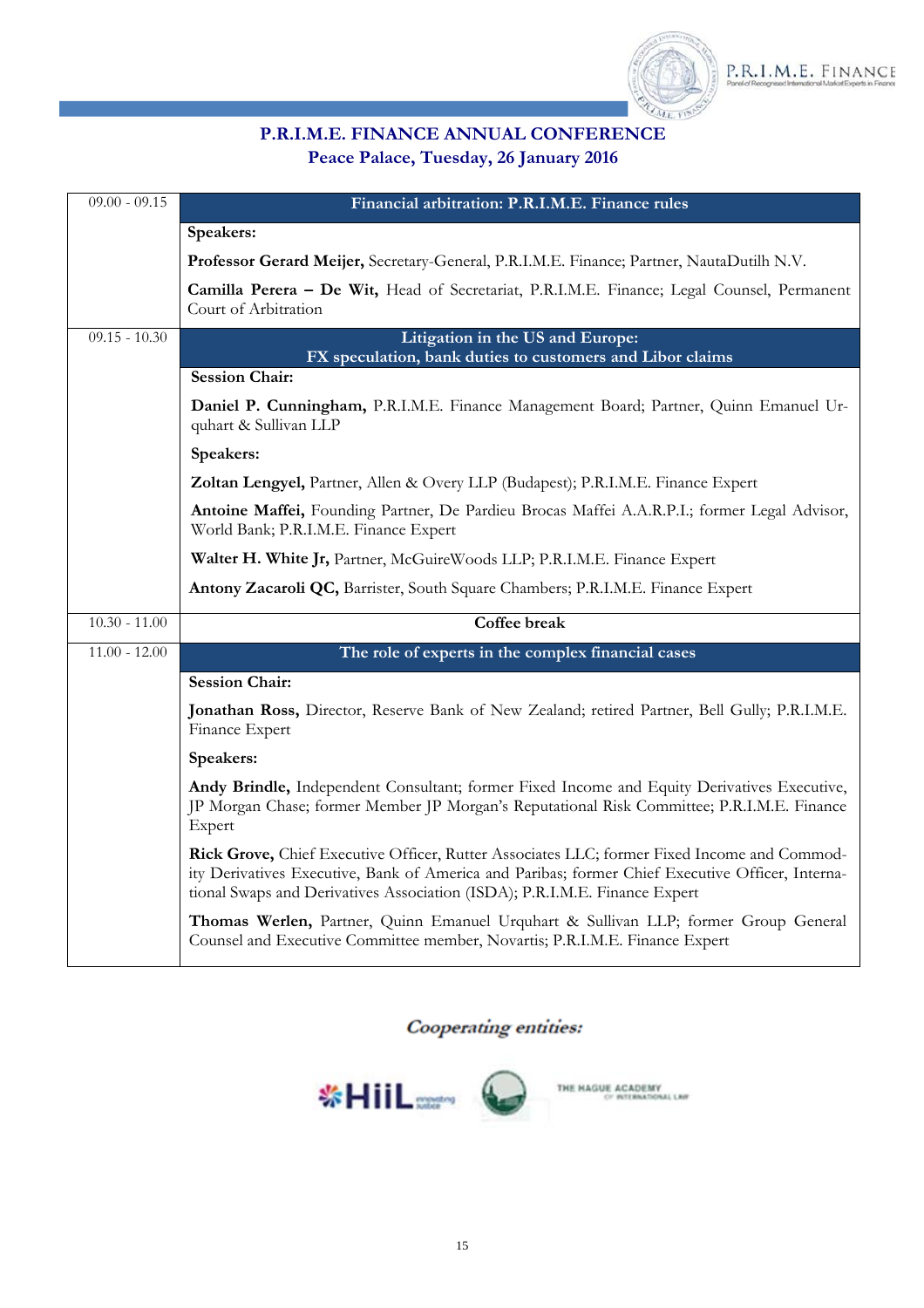

#### **P.R.I.M.E. FINANCE ANNUAL CONFERENCE Peace Palace, Tuesday, 26 January 2016**

| $12.00 - 13.00$ | <b>Bankers - under pressure</b>                                                                                                                                                                                                                                                                                                                             |
|-----------------|-------------------------------------------------------------------------------------------------------------------------------------------------------------------------------------------------------------------------------------------------------------------------------------------------------------------------------------------------------------|
|                 | <b>Session Chair:</b>                                                                                                                                                                                                                                                                                                                                       |
|                 | Duncan E. Goldie-Morrison, P.R.I.M.E. Finance Management Board; Managing Partner, Brad-<br>den Capital Management LLC.                                                                                                                                                                                                                                      |
|                 | Speakers:                                                                                                                                                                                                                                                                                                                                                   |
|                 | Mark Brickell, Chief Executive Officer, Clear Markets Holdings, Inc.; former Chairman, Interna-<br>tional Swaps and Derivatives Association (ISDA); former Managing Director, JP Morgan;<br>P.R.I.M.E. Finance Expert                                                                                                                                       |
|                 | Carolyn Jackson, Partner, Katten Muchin Rosenman UK LLP; former Executive Director and<br>Board Member, International Swaps and Derivatives Association (ISDA); P.R.I.M.E. Finance Ex-<br>pert                                                                                                                                                              |
|                 | Professor Pim Rank, Partner at NautaDutilh N.V.; Professor of Financial Law, Leiden University;<br>Member, the EU Clearing and Settlement Legal Certainty Group (the Netherlands); P.R.I.M.E. Fi-<br>nance Expert                                                                                                                                           |
| $13.00 - 14.15$ | Lunch break                                                                                                                                                                                                                                                                                                                                                 |
| $14.15 - 15.15$ | Asia, Russia, and the Middle East:                                                                                                                                                                                                                                                                                                                          |
|                 | The use of ADR / litigation in resolving international financial disputes                                                                                                                                                                                                                                                                                   |
|                 | <b>Session Chair:</b>                                                                                                                                                                                                                                                                                                                                       |
|                 | Peter Werner, Senior Director, International Swaps and Derivatives Association (ISDA);<br>P.R.I.M.E. Finance Expert                                                                                                                                                                                                                                         |
|                 | Speakers:                                                                                                                                                                                                                                                                                                                                                   |
|                 | Professor Laldin, Executive Director, the International Shariah Research Academy for Islamic<br>Finance; Shariah Board Member, the Accounting and Auditing Organisation for Islamic Financial<br>Institutions; Member, HSBC Amanah Global Shariah Advisory Board; Member, Thomson Reuters<br>Islamic Benchmark Shariah Committee; P.R.I.M.E. Finance Expert |
|                 | Vladimir Khrenov, Partner, Head of Derivatives & Capital Markets, Monastyrsky, Zyuba, Ste-<br>panov & Partners; Counsel to Chairman, Russian National Association of Securities Market Partic-<br>ipants (NAUFOR); P.R.I.M.E. Finance Expert                                                                                                                |
|                 | Habib Motani, Partner, Global Head Derivatives Group, Clifford Chance LLP; P.R.I.M.E. Fi-<br>nance Expert                                                                                                                                                                                                                                                   |
|                 | Professor Akihiro Wani, Senior Counsellor, Morrison & Foerster LLP; Professor, Sophia Univer-<br>sity Law School; Japan Counsel, International Swaps and Derivatives Association (ISDA);<br>P.R.I.M.E. Finance Expert                                                                                                                                       |